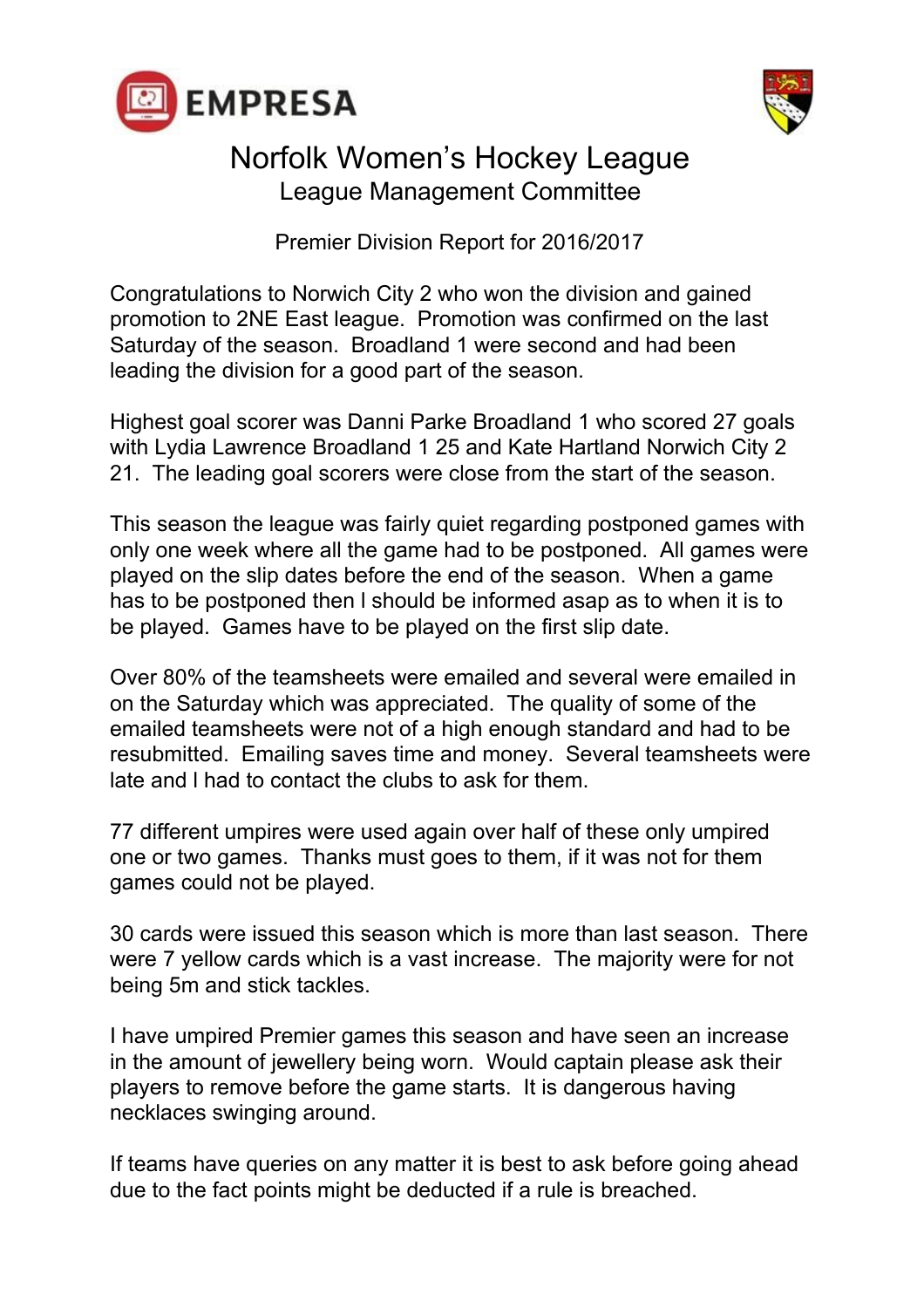



Division One Report for 2016/2017

Congratulations to Lowestoft Railway 1<sup>st</sup> team for winning Division 1 this season. It was a very close run contest with the final game of the season between the top two teams deciding the league winners. In second place were Dragons 5th's on goal difference only.

Top goalscorer this season was Suzanne Thorne of Dereham 4ths with last year's winner Katie Lake from Reepham second with only one goal in it. There were 139 different goal scorers but only 16 of these got into double figures. 581 goals were scored this season. There are still captains who are not recording goalscorers on the teamsheets. If I hadn't emailed clubs repeatedly the highest goalscorer may well be 'A N Other' in future.

It was pleasing to see a slight decrease in the number of cards issued – only 20. Three of these were yellow and the rest green. The main offences were for dissent and not retreating 5m at free hits although not all umpires are giving the reasons for cards being issued. There were 84 different umpires used in Division One. Highest number of games umpired was by Barry Mann with 24 and Terry Ransom on 13.

55 umpires only did one or two games.

358 different players have played in Division1 with an average of 12.5 per game. Magpies 5's have used the most players 46. Half of which only played once or twice. 21 games have had players doubling up declared on the teamsheets. As this is only meant to be used as a last resort this is quite high but I am sure doubling up is often forgotten to be recorded on the teamsheet so this number probably should be higher. Six games only were postponed this season –five on the same frosty day in January and only three have had to be conceded.

Thanks to all captains for sending in teamsheets usually very promptly. However there are several clubs whose method of sending teamsheets by email make them very difficult to decipher once received. Scanning is the best method. Also can captains check before sending teamsheets that the umpires names are legible, goalscorers are recorded, players doubling up noted and reasons for cards being issued given.

A few teamsheets have arrived late or were sent to the wrong person. Penalties were issued accordingly.

If all these guidelines can be followed it will make divisional secretaries jobs a lot easier.

Ruth Aldous Division 1 Secretary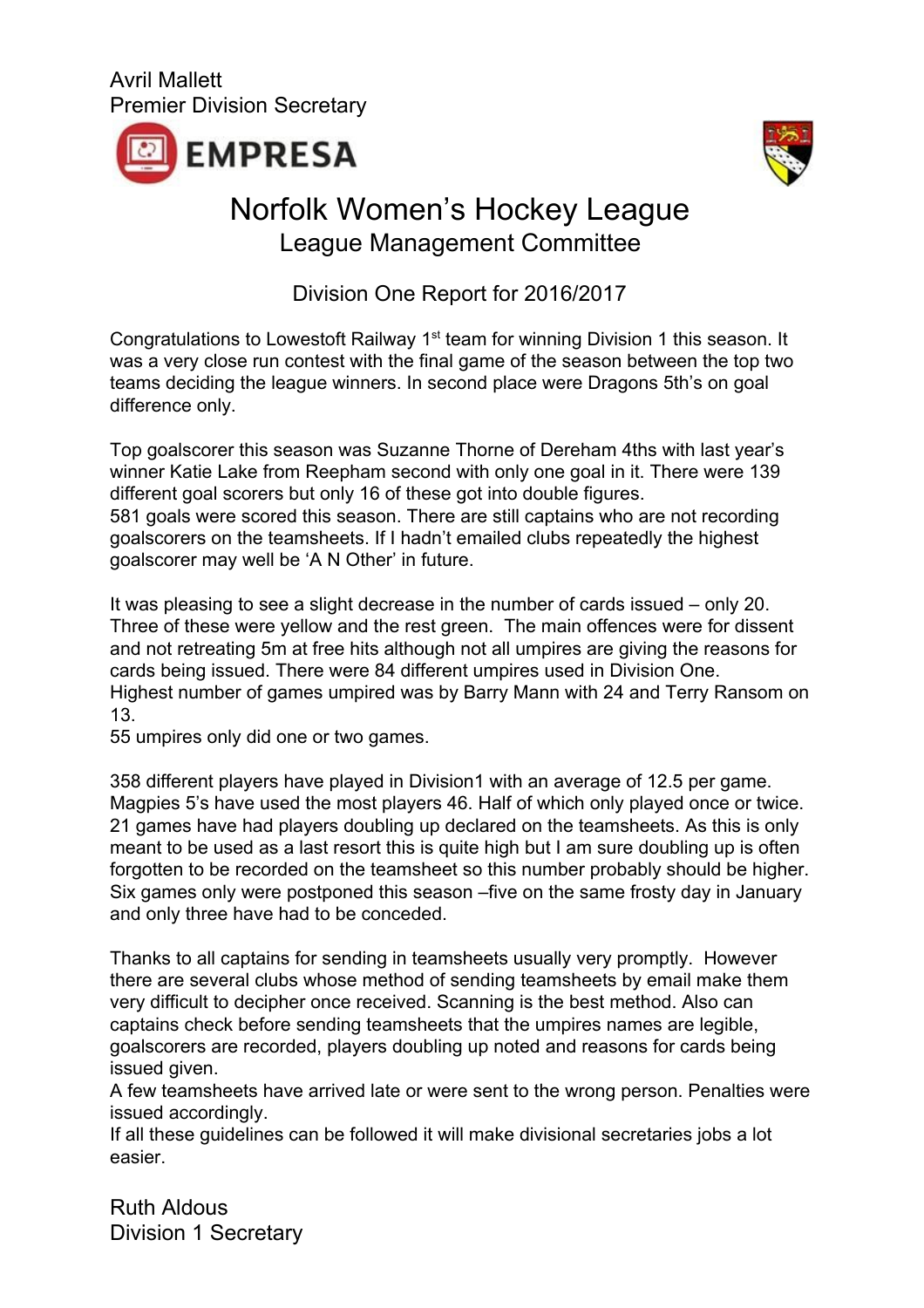



Division Two Report for 2016/2017

Congratulations to Norwich City 5s who won Division 2 with 56 points amassing an incredible 121 goals on the way and conceding just 16. Well done also to Yarmouth 2s who finished second on 50 points.

Top goal scorer was Amelia Barclay from Norwich City 5s. She was followed in  $2^{nd}$  place by Sophia Bassett also from Norwich City 5s. Please do remember next season to include goal scorers on the teamsheet or you may miss out.

A total of 377 players made at least one appearance for a team in Division 2 from Breckland using 15 players up to Pelicans 3s using 47.

There were just 3 late teamsheets throughout the season. Thank you to the vast majority submitting them in time with most teams consistently used the method of scanning and emailing their teamsheets.

There was a total of 10 postponed games, mostly from the weekend of January 14th. Slip dates and the odd Sunday therefore had to be used with the final game being played on April  $8<sup>th</sup>$  with Breckland having to play their final 2 matches on this date. Thanks to all the Clubs Fixtures Secretaries for all of their efforts in getting all the fixtures played before the end of the season.

A total of 5 games were conceded during the season.

This is my  $5<sup>th</sup>$  and final season as Division Two secretary and I feel it's now time to hand the baton on. I wish to pass on my thanks to my fellow committee members, all umpires, without whom it wouldn't be possible to play, and finally to all Clubs that have played in Division Two over the last 5 years.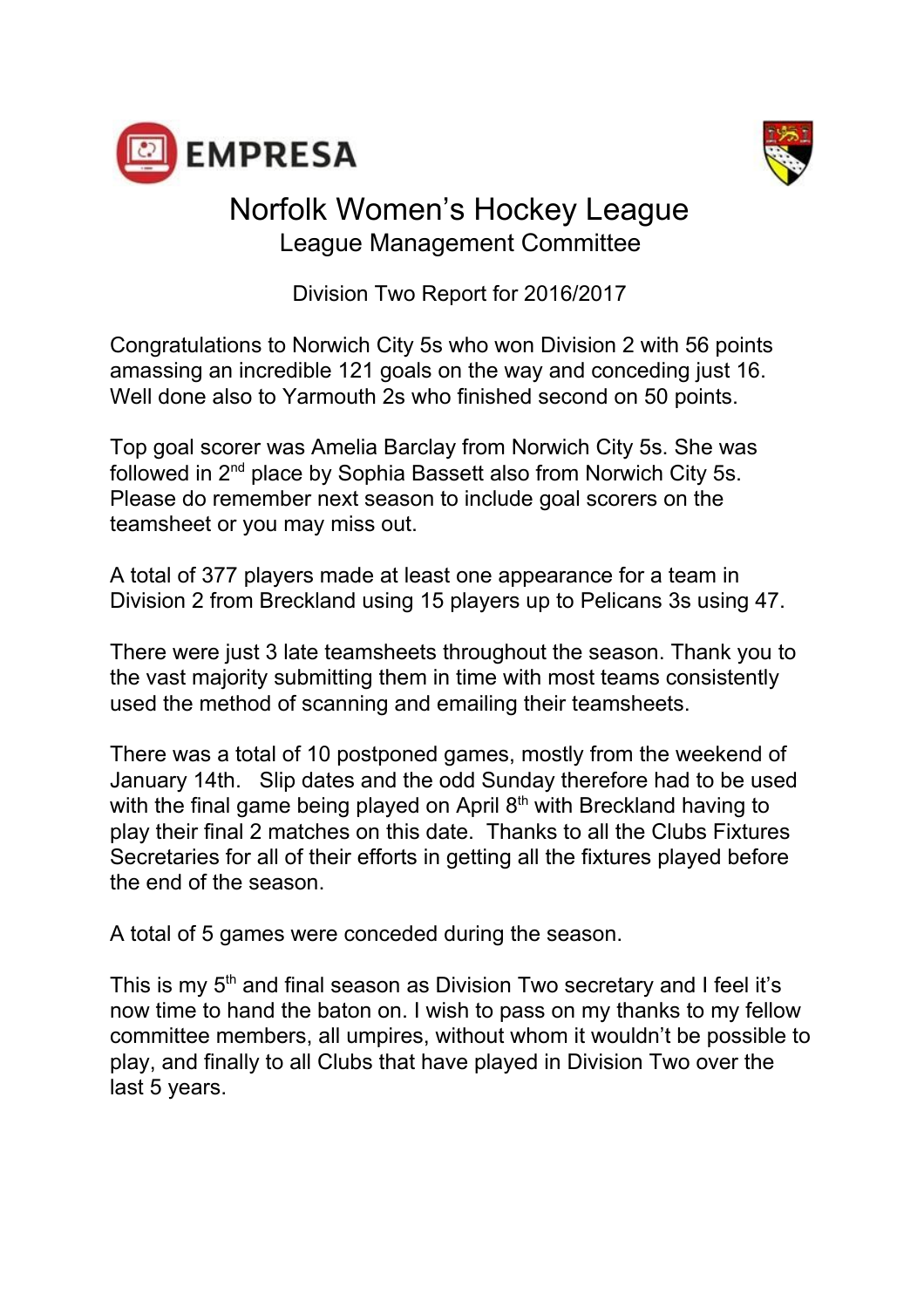



Division Three Report for 2016/2017

This season saw fewer clubs within division 3 having to concede matches, however it was unfortunate that Dereham 5<sup>th</sup> team were unable to maintain a full squad on a regular basis and had to withdraw from the league. All match results recorded for the Dereham 5<sup>th</sup> team were voided, and both points and goals scored were removed to ensure that the resulting positions and top goal scorers was a fair result.

Congratulations to Broadland 3rds as Champions of Division 3 of the Empresa Ladies Norfolk Hockey League with 43 points. A new team formed this season, testament to their back to hockey campaign. Hornets Ladies finished  $2^{nd}$  place with 36 points.

Division 3's top goal scorer was Ellie Kirby scoring 25 goals for Hornets Ladies.

Finally, thank you to the many umpires, Norfolk Hockey officials and Club organisers and facilitators, without whom the matches would not be possible and continue to work at encouraging and developing hockey within the region.

#### **Division 3 Team Winners: Broadland Ladies 3rds Division 3 Highest Goal Scorer: Ellie Kirby of Hornets Ladies Hockey Club.**

Jenny Brine Division 3 Secretary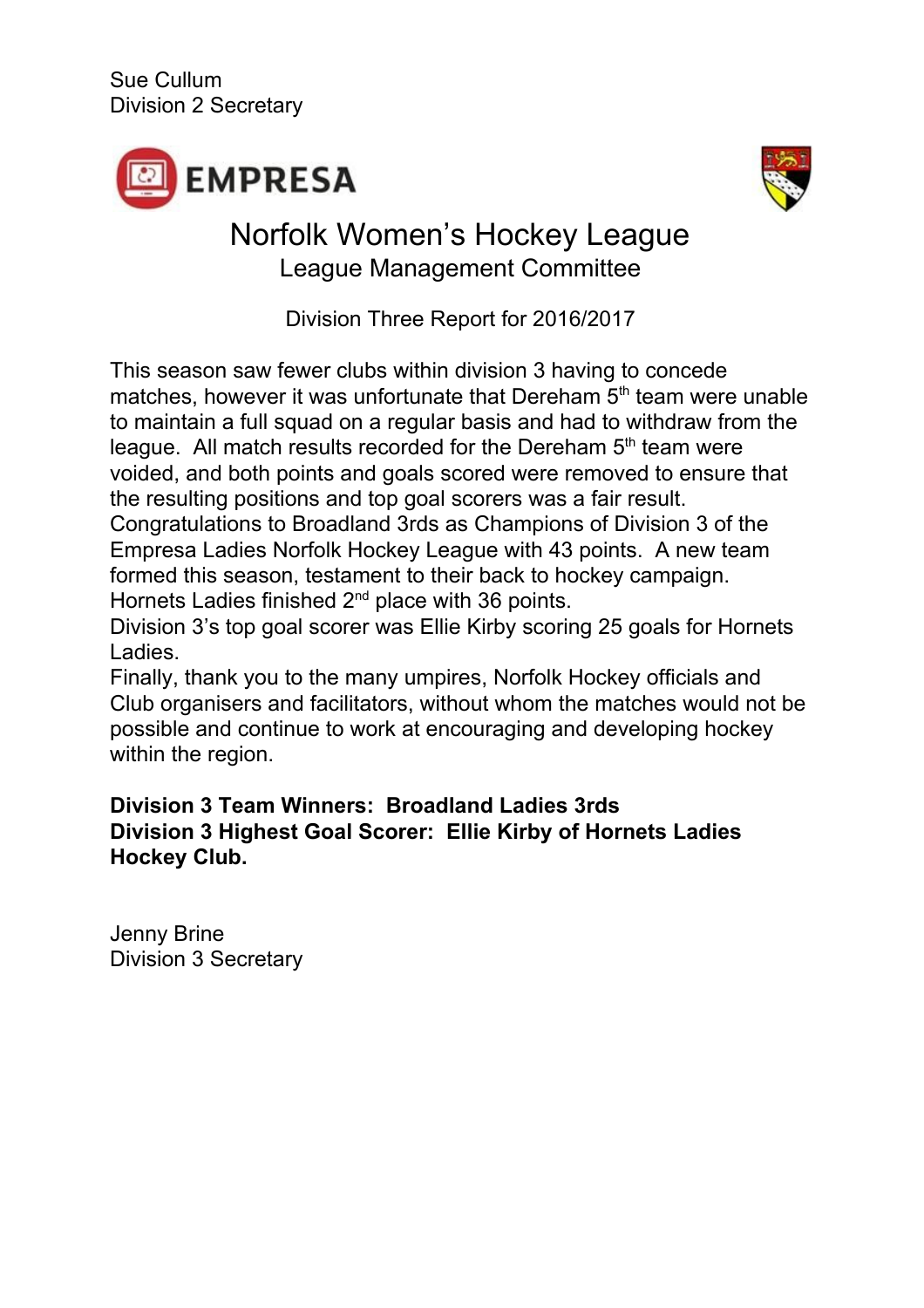



Girls Junior Development Report for 2016/2017

- 1. The Girls Junior Development league winner for 2016/2017 is Norwich City with 46 points. In second place is Harleston Magpies with 44 points and in third place is Norwich Dragons with 38 points.
- 2. The trophy for the most goals scored is won by Maddy Reynolds of Norwich Dragons with Abigail Flatt of Norwich City and Niamh Sommers of Norwich Dragons as runners up.
- 3. During the course of the season, a total of sixty girls scored at least one goal and eleven girls scored five or more goals.
- 4. The top three Clubs were always very close but it was nice to see that every team scored points this season.
- 5. The quality of play continues to rise and fewer teams are relying on the support of the adult players. If the Junior Development Girls' teams are anything to go by, hockey is alive and well and can be found living in Norfolk.
- 6. My thanks to all the Umpires for being part of the development set up and for their helpful hints and clear advice.
- 7. My thanks to the coaches for the time they give to developing the quality of play and to the adult players who really understand the ethos of the league.
- 8. Finally, my thanks to all the parents who help with transport, refreshments and a lot of loud cheering on the side.

Chris Williamson Girls Development League Secretary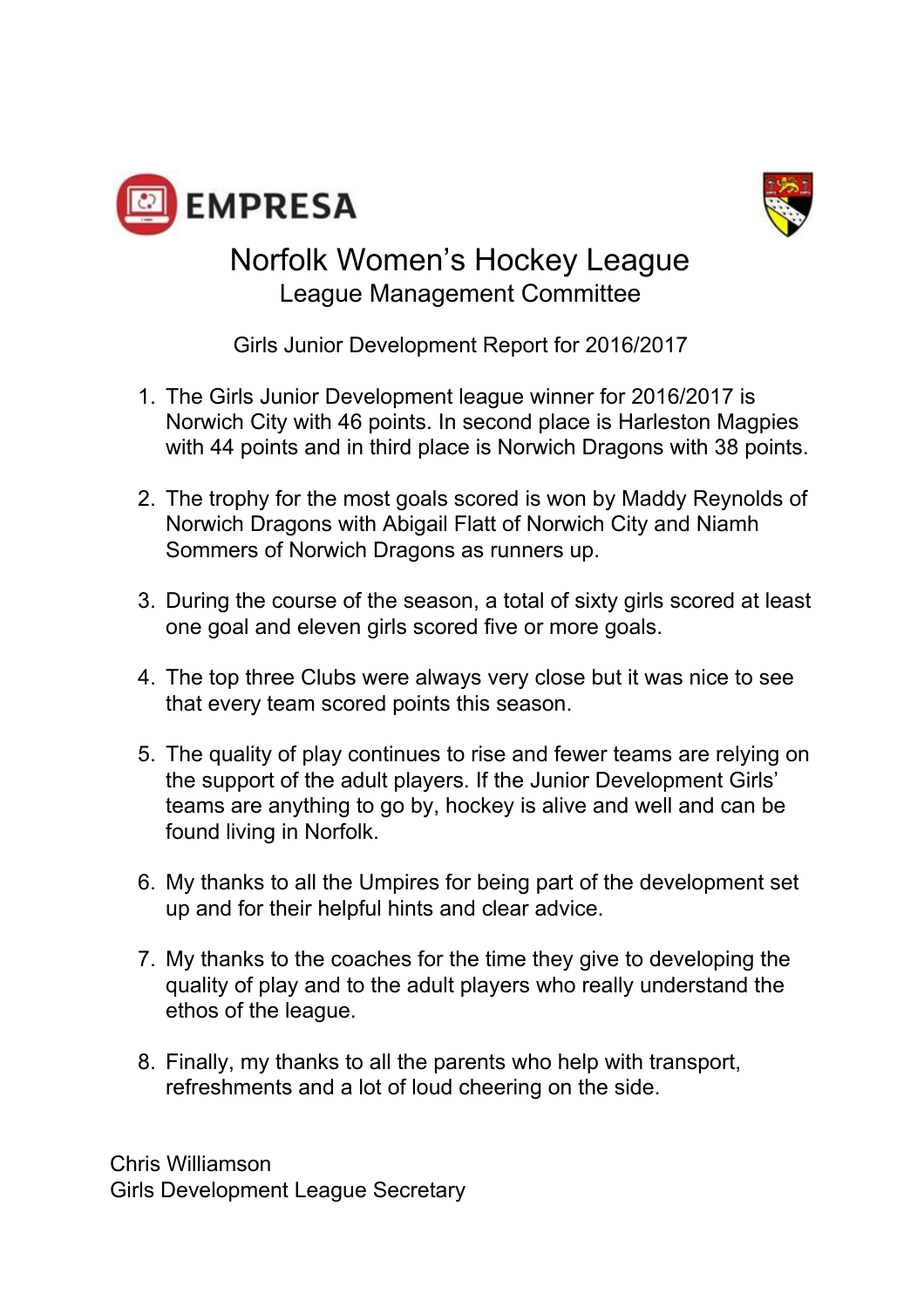



Boys Junior Development Report for 2016/2017

**Still** awaiting last result of Norwich City boys Vs. Harleston Magpies Boys, Still **No** team sheets as yet from Saturday 25th March games.

The top goal scorer is Sam Emms from Harleston Magpies with 12 recorded goals but close behind is Bobby Sheppherd from Norwich Dragons A with 11 recorded goals.

Dereham used a total of 32 different players Norwich City used a total of 28 different players Norwich Dragons A used a total of 29 different players Norwich Dragons B used a total of 30 different players (with 3 players being regular players for A) Harleston Magpies used a total of 25 different players

Dereham have struggled all season but despite having to concede games have still played using adult players to ensure that the youngsters still get game experience. Thank you to teams that have allowed this to happen.

Overall team sheets have still come in incorrect, usually from the same teams, despite all teams receiving blank team sheets and a 'mock' team sheet as a guide.

The wrong team sheets are still being used, goal scorers are not always being recorded and there have been several unreadable team sheets. Thank you to those clubs that did make the effort to use the correct sheets and printed their players' names.

Teams are also not always handing their sheets over to the home team to be sent and have had to be chased several times.

Katy Harris Boys Development League Secretary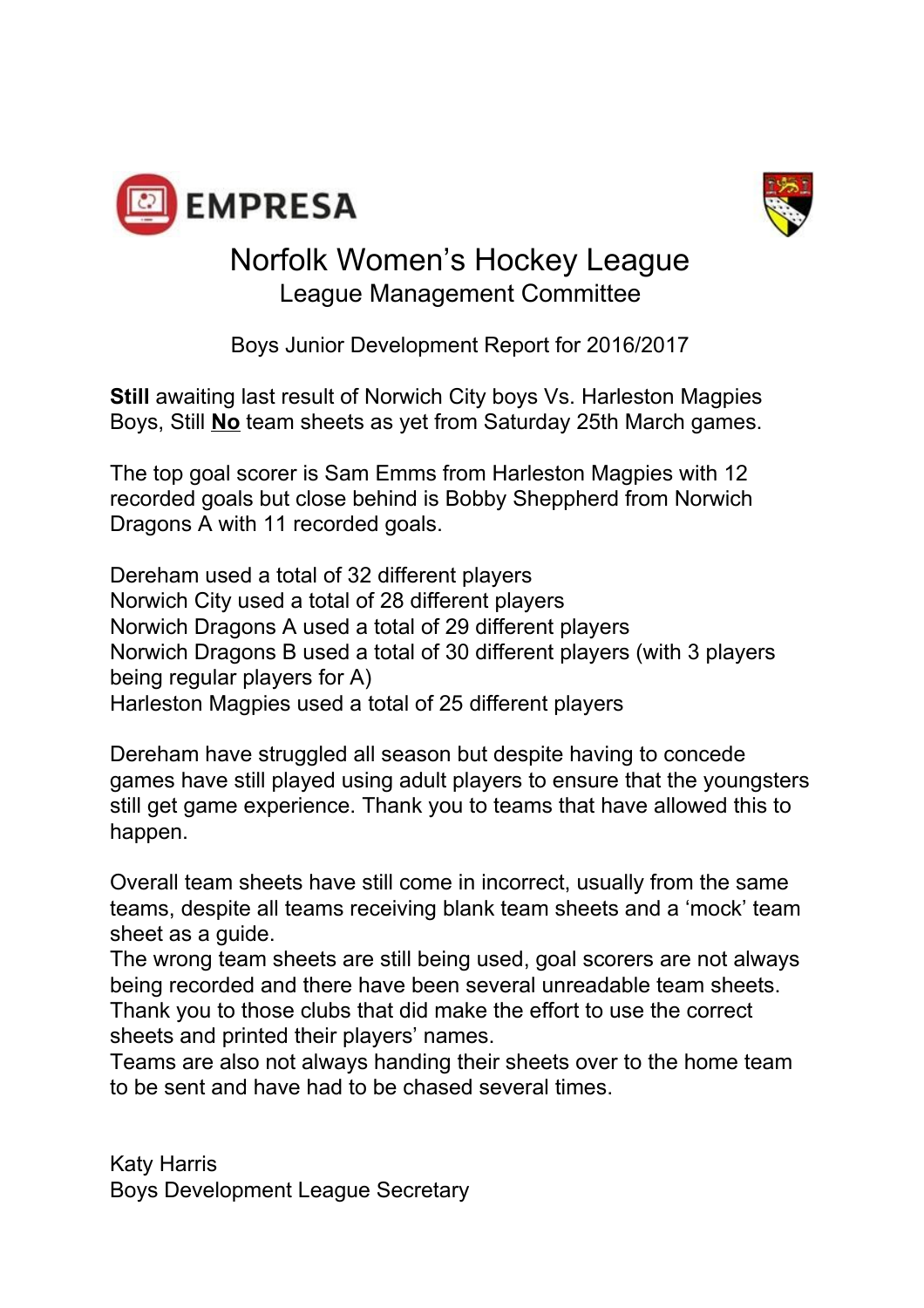



Honorary Umpire Liaison Officers Report 2016/2017

The season has passed with a few umpiring matters to be resolved giving the following points to report on:

- 1. The RESPECT campaign is still up and running. This is for the use of both players and umpires following games. It is also for positive feedback as well as concerns. Please use it. This can be accessed through the Norfolk Umpire Hockey Association website.
- 2. There continues to be only a few queries raised in relation to the "grade" of umpire being appointed to games. Thank you to the umpire liaisons for their efforts in ensuring this. Where umpires have controlled games above their "grade" there have not been complaints, meaning that umpires can continue to develop as and when their confidence and ability allows.
- 3. If an umpire is assessed or re-graded, this has taken place as soon as possible. Please advise your club liasion when this happens so that the web site can be up-dated allowing divisional secretaries to review grades easily, if required.
- 4. As always, it is important to note that if a team has a problem or concern with an umpire, this is a matter to be raised at the time and on the team sheet. This gives both Captains the opportunity to comment on the concerns. This is also an opportunity to talk decisions through with the umpires to resolve issues and hopefully not have to involve the NHUA or the league. Alternatively, a concerned captain can, of course, email the appropriate League Secretary with their concerns. If you receive and email from a club regarding an umpire, please copy the Association into this email. The Respect Route can also be used. Where complaints have been raised, and these are few, they have been addressed either by re-assessment or coaching as required.
- 5. The new Level 1 course has been well attended. The availability of courses are now controlled by England Hockey and so individuals can log in and register onto a course at any time. The courses are limited and it is better to book early. Also, because the courses are centrally administered it is important/vital that candidates check the box on the registration form allowing England Hockey to pass their details on to NHUA.
- 6. It has been good to see the increasing number of young umpires taking control of league games. The growth in their confidence and ability has not gone un-noticed. Likewise, the support of the teams and managers has been appreciated, providing safe platforms for these umpires to develop.
- 7. Throughout the season the Association has provided other work shops and training events to support the County's umpires. The consistency in dealing with issues has hopefully been seen. The Association aims to continue this approach to training and development for next season and would like to see umpires of all ages and abilities attending. The Association web site has also been updated and now includes a section for guidance on rules.
- 8. The Association has also used an Umpire Newsletter as prepared and distributed by Alan Jones, which has been very well received; thank you Alan. It has proven to be an effective means of communication with all umpires. For example, the use of the Newsletter combined with a workshop enabled the Association to address the League's concerns with regards to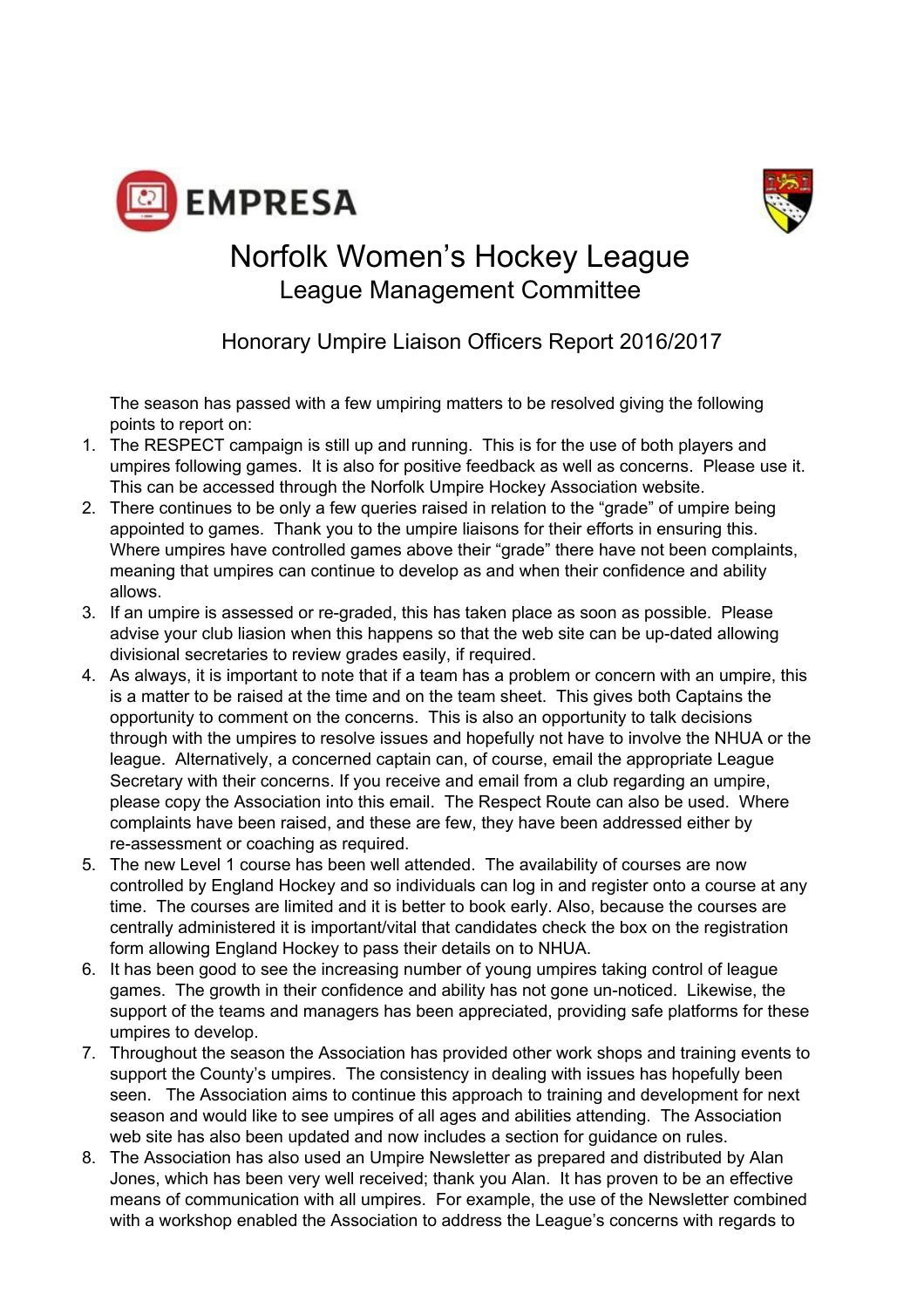the conduct of players / teams, swiftly and effectively.

9. I would like to thank the umpire liaison officers for their hard work in appointing umpires to games and to the players and managers for their support of, particularly, the young umpires.

Caroline Illing Norfolk Women's Hockey Umpire Liaison Officer





Norfolk Women's Hockey League League Management Committee

Honorary Results Co-ordinator Report for 2016/2017

A relatively smooth running season resulting in the completion of each league table.

In case there are any new persons involved with fixtures and results next season here are a few tips to help you:

- Ensure August fixture sheets are sent in electronically by the closing date.
- Fixtures Live must be checked before the start of the season to ensure that all data is correct. Clubs please check with each other before e-mailing me any changes.
- Notification of any further changes required to Fixtures Live throughout the season must be e-mailed to me by both the home and away team.
- Only the home team needs to text the result of a match played. This should be short and sweet eg D1 Broadland II 2 Watton 2
- Both home and away teams need to text any conceded/postponed/abandoned games.
- Please e-mail me if you have any queries/concerns with any recorded/non-recorded results.
- Thank you once again for making my job easy this past year and best of luck to you all for a good 2017/18 season of hockey!